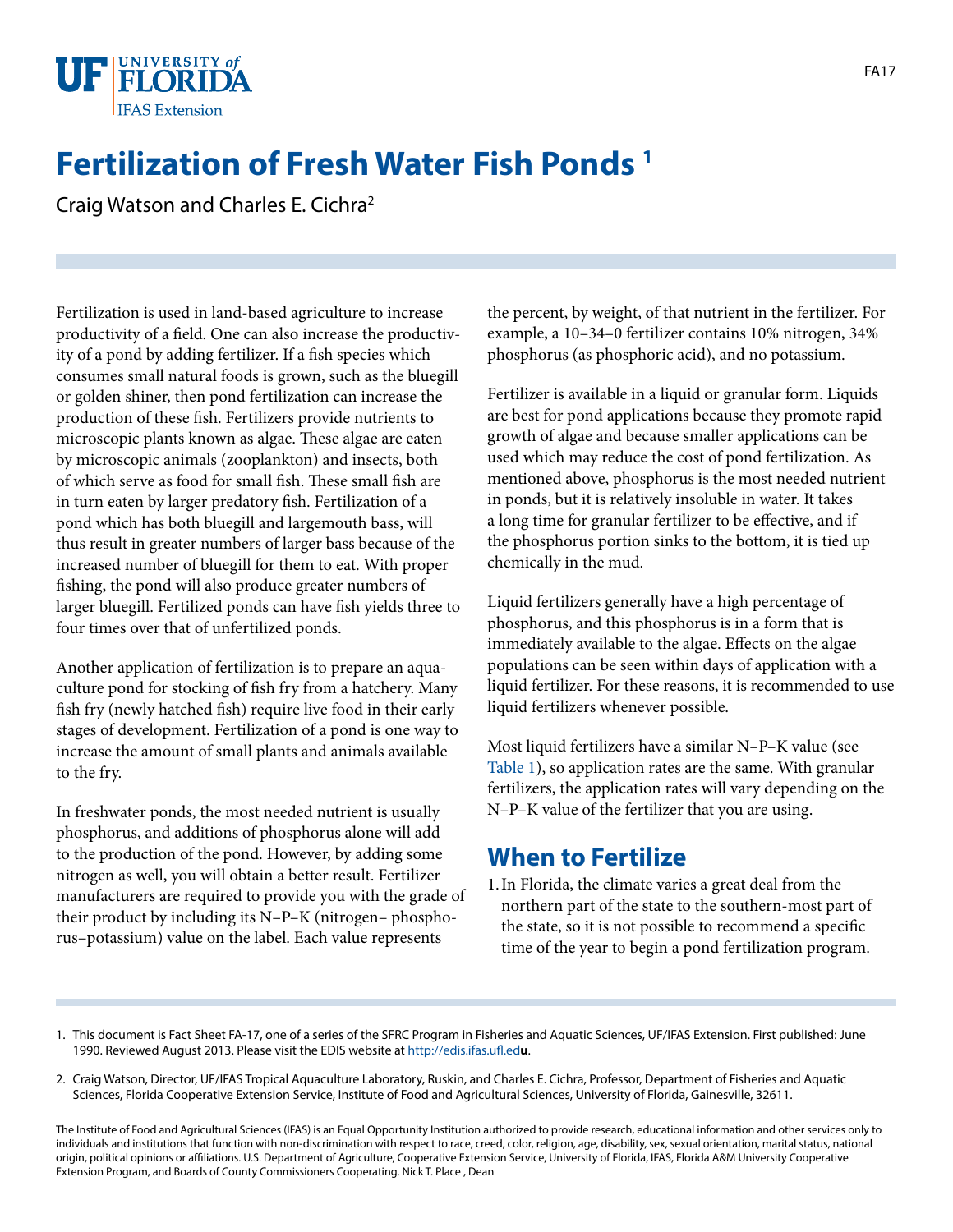#### Table 1. Application rates for some common grades of fertilizer.

| Type     | Grade                                      | <b>Fertilizer Name/Chemical Content</b>                      | <b>Amount to Apply/Acre</b>                    |
|----------|--------------------------------------------|--------------------------------------------------------------|------------------------------------------------|
| Liquid   | 9-32-0; 10-34-0; 11-37-0;<br>$13 - 38 - 0$ | Either ammoniated polyphosphate or<br>orthophosphate         | gallon (all grades)                            |
| Granular | $20 - 20 - 5$                              | Fish pond fertilizer                                         | 40 pounds                                      |
|          | $18 - 46 - 0$                              | Diammonium phosphate                                         | 18 pounds                                      |
|          | $0-46-0+34-0-0$                            | Triple super-phosphate<br>together with (+) Ammonium nitrate | 18 pounds + 24 pounds (a total of<br>42 pounds |

A simple rule of thumb which you can use, however, is to start fertilizing as soon as the water temperature is above 65° Fahrenheit. In extreme south Florida, this may translate into a year-round fertilization schedule.

- 2.Repeated applications should be done on a monthly basis, or whenever the water clears enough so that a white (or black and white) disk attached to a yardstick is visible to a depth of 18 inches or more ( [Figure 1\)](IMAGE FA:FA003F1).
- 3.Dividing the monthly application into two smaller applications, every two weeks, will produce better results.
- 4. Continue applications until the water temperature drops below 70° Fahrenheit (usually November).



Figure 1. A visibility measurement stick (Secchi disk).

### **How to Apply Fertilizer**

Liquid fertilizer is heavier than water and will sink to the bottom of your pond unless first diluted with water. There are many ways to accomplish this, such as:

• Dripping the fertilizer into the propeller wash of a motor boat. The propeller will mix the fertilizer into the water.

- Using a garden hose sprayer to apply the fertilizer to the surface of the pond.
- Diluting the fertilizer with water in a wash tub or large bucket before adding it to the pond.

The size of the pond being fertilized and equipment available will determine how you will dilute the fertilizer. The important thing to remember is to dilute it as much as possible before applying it, and to distribute the liquid as evenly as possible across the entire surface of the pond.

Granular fertilizers should be placed on a platform, positioned one foot below the surface, and allowed to dissolve. If granular fertilizers are simply broadcast across the pond's surface, they will sink to the bottom, where most of the phosphorus will be tied up chemically in the mud.

Often it is difficult to get a response from the algae with fertilization and the following are a few possible reasons for this:

- 1.*Muddy water* If the water is too muddy, the sun's light cannot penetrate into the water well enough to support the algae. The turbidity of the water must first be cleared before a pond can be fertilized.
- 2.*Aquatic weeds* If the pond has an abundance of aquatic plants, do not apply fertilizer. The plants will out compete the algae for the nutrients, and you will just end up with more weeds. Fertilization programs should be started early in the year before plants begin to grow.
- 3.*Water exchange* Fertilizers will not work in ponds which are continuously and excessively exchanging water. Spring-fed ponds are an example of poor candidates for fertilization.
- 4.*Low alkalinity* The solubility of phosphorus is lower at low alkalinities, and extremely acidic waters may not respond to fertilization. For good results, the alkalinity should be at least 20 parts per million. Liming of ponds with lower alkalinities will usually relieve this problem.